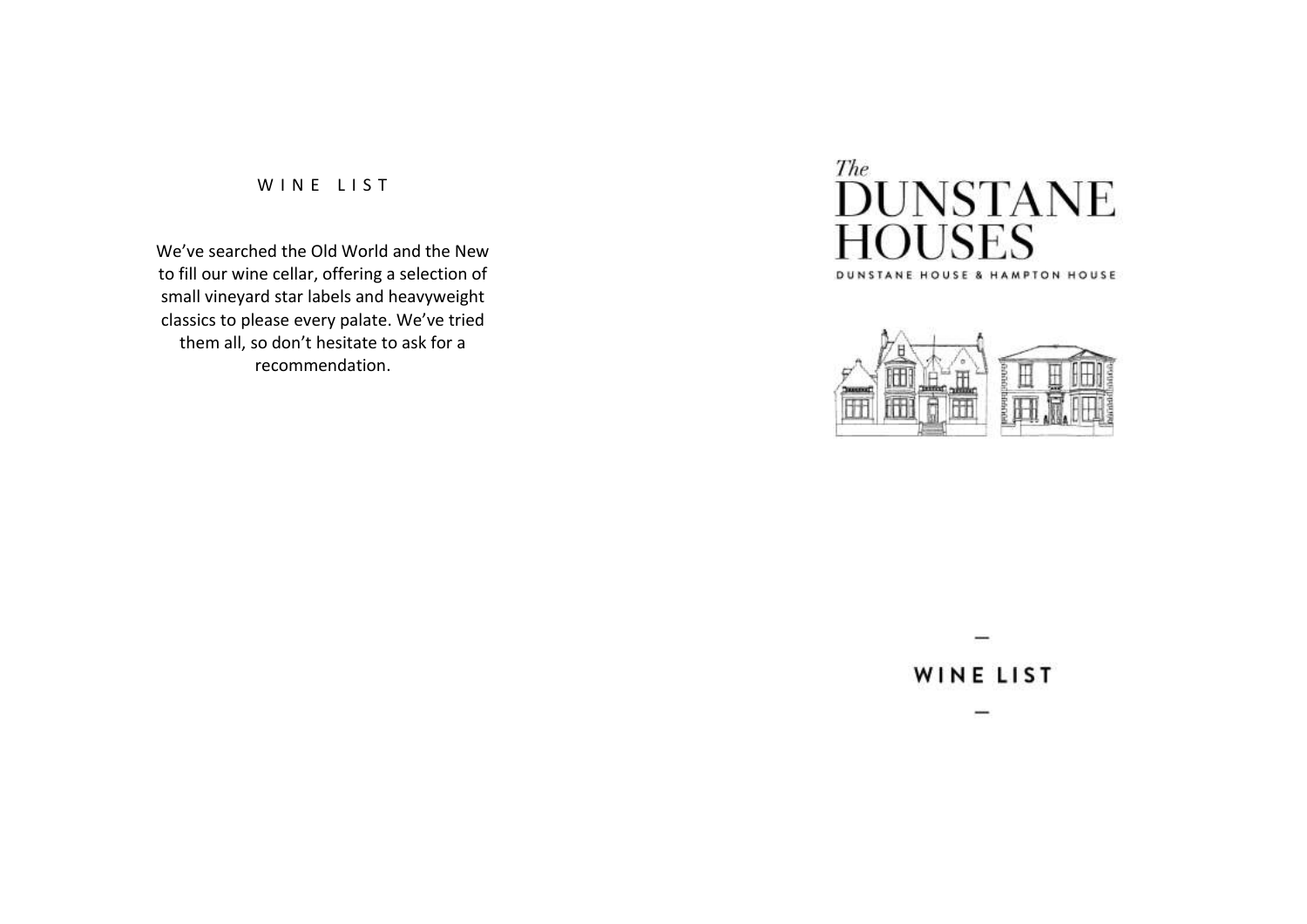|    | WHITE WINES                                                    | 175ML/        |
|----|----------------------------------------------------------------|---------------|
|    |                                                                | <b>BOTTLE</b> |
|    |                                                                |               |
| 1. | <b>CANAPI GRILLO</b>                                           | £6.75 $/$     |
|    | SICILY, ITALY                                                  | £26.00        |
|    | Grillo is an indigenous grape variety to the island of Sicily. |               |
|    | Crisp and refreshing with perfect acidity and lemon zest and   |               |
|    | tropical fruit flavours.                                       |               |
| 2. | <b>DEER POINT CHARDONNAY</b>                                   | £6.75 $/$     |
|    | <b>BULGARIA</b>                                                | £26.00        |
|    | Clean and fresh, pear and lemon notes with peach and a         |               |
|    | floral hint.                                                   |               |
| 3. | <b>PAARL HEIGHTS CHENIN BLANC</b>                              | £6.75 $/$     |
|    | SOUTH AFRICA                                                   | £26.00        |
|    | Juicy tropical notes, sweet lemon with a lime twist, crisp     |               |
|    | and fresh.                                                     |               |
| 4. | SAUVGINON BLANC RESERVA CASAS DE BOSQUE                        | £7.50 $/$     |
|    | CHILE                                                          | £30.00        |
|    | Intense, zesty gooseberry, passion fruit, racy, cut grass.     |               |
| 5. | FALARIO, SALADINI PILASTRI                                     | £30.00        |
|    | MARCHE, ITALY                                                  |               |
|    | Full, citrus, white pear, fresh apricot, mineral - better than |               |
|    | a Pinot Grigio.                                                |               |
| 6. | DR LOOSEN, RED SLATE RIESLING, 2018                            | £34.00        |
|    | MOSEL, GERMANY                                                 |               |
|    | Elderflower notes, ripe lime and super texture. Mouth-         |               |
|    | wateringly dry finish.                                         |               |
| 7. | DOMAINE DE LA BAUME 'ELISABETH' VIOGNIER                       | £35.00        |
|    | LANGUEDOC, FRANCE                                              |               |
|    | Deliciously complex, fresh apricot, white peach and white      |               |
|    | pepper.                                                        |               |

| <b>ROSE WINES</b>                                              | 175ML/        |
|----------------------------------------------------------------|---------------|
|                                                                | <b>BOTTLE</b> |
|                                                                |               |
| <b>33. VINA ESMERELDA ROSE</b>                                 | £6.75 $/$     |
| PENEDES, SPAIN                                                 | £26.00        |
| Light, airy, delicate, subtle aromas of confected rose, citrus |               |
| fruits.                                                        |               |
| <b>34. ELIXIER ROSE</b>                                        | £35.00        |
| COTE DE PROVENCE, FRANCE                                       |               |
| Classic pale pink, strawberry and raspberry compote,           |               |
| crunchy finish.                                                |               |
| 35. BY OTT ROSE, DOMAINE OTT, 2019                             | £40.00        |
| COTE DE PROVENCE, FRANCE                                       |               |
| Classic Provence Rose, summer red fruits, strawberry           |               |
| yoghurt, raspberry finish.                                     |               |
| 36. CREMANT DE LOIRE ROSE, DE CHANCENEY BRUT                   | £40.00        |
| <b>NV</b>                                                      |               |
| <b>FRANCE</b>                                                  |               |
| Creamy soft red summer pudding fruits, crunchy red fruit       |               |
| core, silky soft texture, classy Rose.                         |               |
|                                                                |               |
| <b>DESSERT WINES</b>                                           |               |
|                                                                | BOTTLE 37.5CL |
| 37. RIESLING NOBLE LATE HARVEST CASAS DEL                      | £30.00        |
| <b>BOSQUE</b>                                                  |               |
| CASABLANCA VALLEY, CHILE                                       |               |
| Light golden in colour this complex wine reveals a             |               |
| seductive nose of apricot, crème brulee, walnut and            |               |
| toasted almond. In the mouth lush notes of quince, honey       |               |
| and spiced apple combine effortlessly with a bright, zesty     |               |
| acidity to give excellent structure and length.                |               |
|                                                                |               |
|                                                                |               |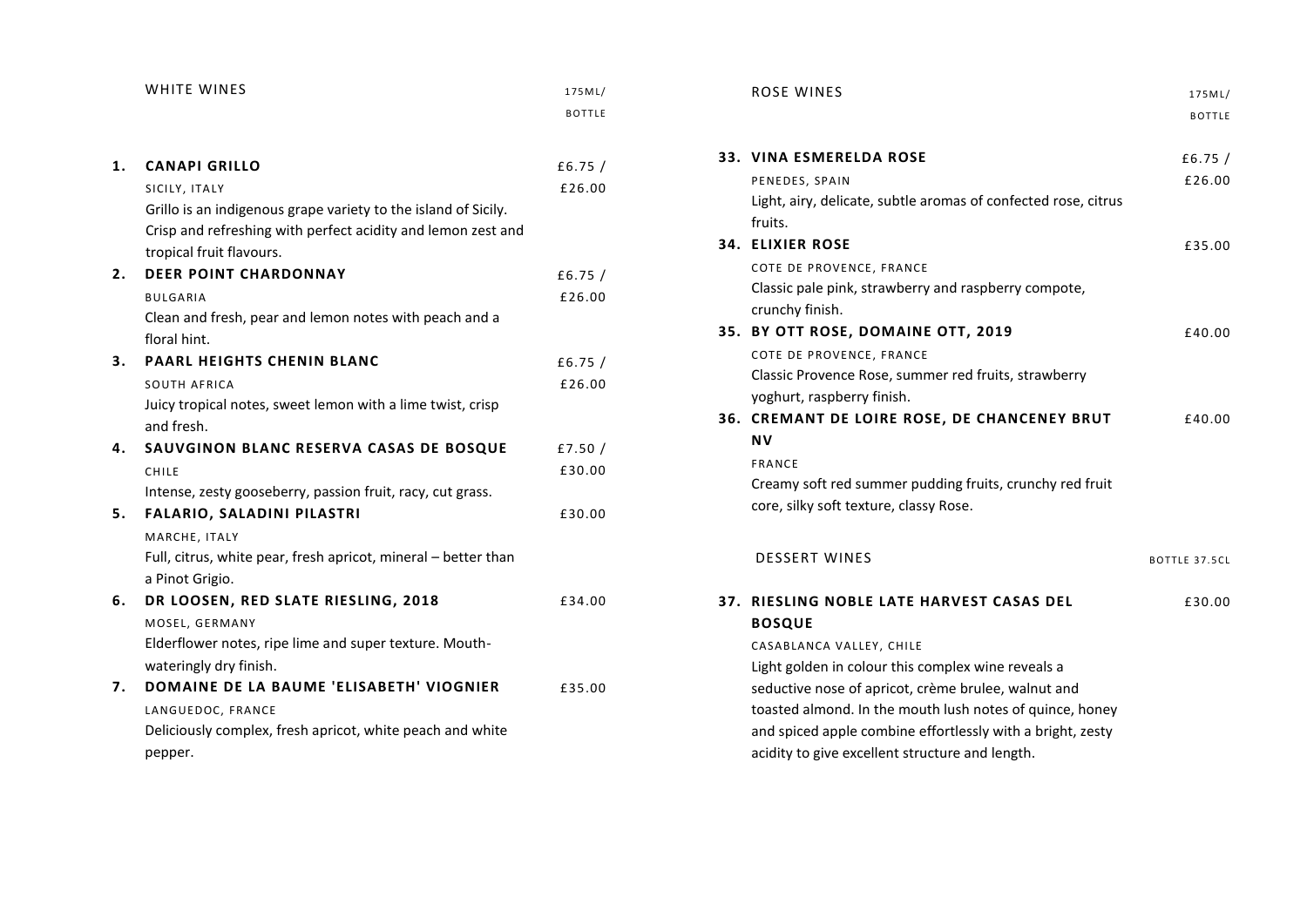| CHAMPAGNE                                               | <b>BOTTLE</b>                                                                                                                                                                                                                                                                                                                                                                                                                                                                                                                                                     |
|---------------------------------------------------------|-------------------------------------------------------------------------------------------------------------------------------------------------------------------------------------------------------------------------------------------------------------------------------------------------------------------------------------------------------------------------------------------------------------------------------------------------------------------------------------------------------------------------------------------------------------------|
|                                                         |                                                                                                                                                                                                                                                                                                                                                                                                                                                                                                                                                                   |
|                                                         | £45.00                                                                                                                                                                                                                                                                                                                                                                                                                                                                                                                                                            |
| CHAMPAGNE, FRANCE                                       |                                                                                                                                                                                                                                                                                                                                                                                                                                                                                                                                                                   |
|                                                         |                                                                                                                                                                                                                                                                                                                                                                                                                                                                                                                                                                   |
|                                                         |                                                                                                                                                                                                                                                                                                                                                                                                                                                                                                                                                                   |
| Edward VII - hence the 'Royale' in the title.           |                                                                                                                                                                                                                                                                                                                                                                                                                                                                                                                                                                   |
|                                                         | £15.00 $/$                                                                                                                                                                                                                                                                                                                                                                                                                                                                                                                                                        |
| CHAMPAGNE, FRANCE                                       | £79.00                                                                                                                                                                                                                                                                                                                                                                                                                                                                                                                                                            |
| This deliciously fresh and yeasty Grande Marque         |                                                                                                                                                                                                                                                                                                                                                                                                                                                                                                                                                                   |
| Champagne was favoured by Queen Victoria and King       |                                                                                                                                                                                                                                                                                                                                                                                                                                                                                                                                                                   |
| Edward VII – hence the 'Royale' in the title.           |                                                                                                                                                                                                                                                                                                                                                                                                                                                                                                                                                                   |
|                                                         | £98.00                                                                                                                                                                                                                                                                                                                                                                                                                                                                                                                                                            |
| CHAMPAGNE, FRANCE                                       |                                                                                                                                                                                                                                                                                                                                                                                                                                                                                                                                                                   |
| Delicate and fresh with notes of strawberry, cranberry, |                                                                                                                                                                                                                                                                                                                                                                                                                                                                                                                                                                   |
| rose petal and a touch of cream on the finish.          |                                                                                                                                                                                                                                                                                                                                                                                                                                                                                                                                                                   |
|                                                         | £98.00                                                                                                                                                                                                                                                                                                                                                                                                                                                                                                                                                            |
| CHAMPAGNE, FRANCE                                       |                                                                                                                                                                                                                                                                                                                                                                                                                                                                                                                                                                   |
|                                                         |                                                                                                                                                                                                                                                                                                                                                                                                                                                                                                                                                                   |
| brioche.                                                |                                                                                                                                                                                                                                                                                                                                                                                                                                                                                                                                                                   |
|                                                         | £98.00                                                                                                                                                                                                                                                                                                                                                                                                                                                                                                                                                            |
| CHAMPAGNE, FRANCE                                       |                                                                                                                                                                                                                                                                                                                                                                                                                                                                                                                                                                   |
| The purest expression of Bollinger's house style.       |                                                                                                                                                                                                                                                                                                                                                                                                                                                                                                                                                                   |
|                                                         | £220.00                                                                                                                                                                                                                                                                                                                                                                                                                                                                                                                                                           |
| <b>FRANCE</b>                                           |                                                                                                                                                                                                                                                                                                                                                                                                                                                                                                                                                                   |
|                                                         |                                                                                                                                                                                                                                                                                                                                                                                                                                                                                                                                                                   |
|                                                         |                                                                                                                                                                                                                                                                                                                                                                                                                                                                                                                                                                   |
|                                                         |                                                                                                                                                                                                                                                                                                                                                                                                                                                                                                                                                                   |
|                                                         | 27. JOSEPH PERRIER CUVEE ROYALE 1/2 BOTTLE<br>This deliciously fresh and yeasty Grande Marque<br>Champagne was favoured by Queen Victoria and King<br>28. JOSEPH PERRIER CUVÉE ROYALE BRUT NV<br><b>29. JOSEPH PERRIER VINTAGE ROSÉ</b><br><b>30. VEUVE CLIQUOT</b><br>Aromas of yellow and white fruits, with vanilla and toasty<br>31. BOLLINGER SPECIAL CURVÉE<br>32. JOSEPH PERRIER CUVÉE JOSÉPHINE CHAMPAGNE,<br>Made exclusively from Premier and Grand Cru wines, this<br>Chardonnay/Pinot Noir blend has a sumptuous bouquet of<br>raspberries and honey. |

| 8.  | FIANO DEL SANIO                                                                                                                                                                                                                                               | £35.00  |
|-----|---------------------------------------------------------------------------------------------------------------------------------------------------------------------------------------------------------------------------------------------------------------|---------|
|     | JANARE, ITALY<br>Honeysuckle nose, lovely soft white stone fruits, savoury,<br>rich.                                                                                                                                                                          |         |
| 9.  | PICPOUL DE PINET DOMAINE DE BELLE<br>MARE                                                                                                                                                                                                                     | £36.00  |
|     | LANGUEDOC, FRANCE<br>Lemon and ripe grapefruit, textured core, tangy sappy<br>finish.<br>10. SAUVIGNON BLANC, NAUTILUS                                                                                                                                        | £40.00  |
|     | MARLBOROUGH, NEW ZEALAND<br>Mouth-watering intensity, blackcurrant bud, passion fruit,<br>mint.                                                                                                                                                               |         |
| 11. | POUILLY-FUME, DOMAINE DES BERTHIERS, JEAN-<br><b>CLAUDE DAGUENEAU</b><br>LOIRE, FRANCE<br>Refined & classy Sauvignon, with a lively herbaceous                                                                                                                | £58.00  |
| 12. | palate. Signature flinty minerality and a dry, elegant finish.<br><b>CHABLIS GRAND CRU LES CLOS DOMAINE</b><br><b>BURGUNDY, FRANCE</b><br>Remarkably complex bouquet, blending fruity, floral and<br>spicy notes with a substantial mineral touch. Structured | £115.00 |
|     | palate.                                                                                                                                                                                                                                                       |         |